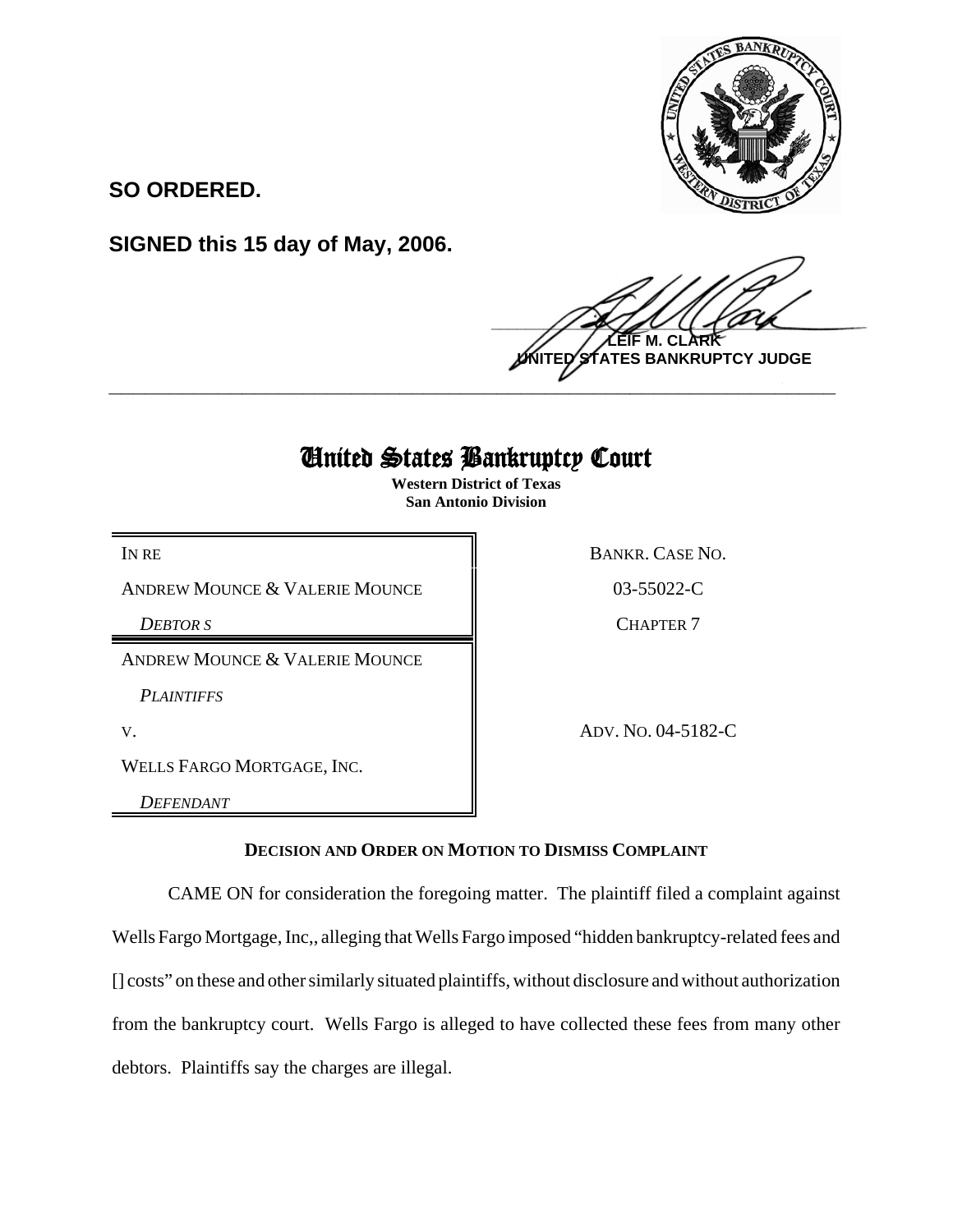Plaintiffs demand that the hidden fees and costs be reversed and refunded, as having been charged without court approval. Alternatively, plaintiffs maintain that the charges violate the loan contract the plaintiffs have with Wells Fargo, in that the loan documents do not authorize such charges, warranting damages in the amount of charges collected, plus interest. Plaintiffs maintain in the further alternative that assessing the charges violated the automatic stay, and also violated the discharge injunction, entitling plaintiffs to recovery of the monies improperly charged, together with interest, plus an assessment of punitive or exemplary damages. The plaintiffs also seek relief under the Declaratory Judgment Act that assessing such fees and charges is illegal. Finally, they seek from the court injunctive relief to prevent further continued violations of the law. Plaintiffs also seek an award of attorneys' fees. On top of all of this, plaintiffs allege that there is a class of plaintiffs who have suffered similar treatment and similar damages. Plaintiffs however have not yet sought class certification.

Defendant has moved to dismiss on multiple grounds, essentially urging that plaintiffs have failed to state a claim for which relief may be granted.

#### **ANALYSIS**

The essence of plaintiffs' claim is that the charges in question are illegally assessed.

First, plaintiffs claim that the agreed order on motion for relief from stay in their bankruptcy case capped the amount of fees and charges collectible by defendant, such that any further collection effort would be barred by the terms of the court order itself. This charge seems essentially to be one of judicial estoppel.

Second, plaintiffs claim that the charges could not have accrued during the case because there was an automatic stay in place. Thus, they seem to be saying, any charges accruing during their case would violate the stay and so must be declared void.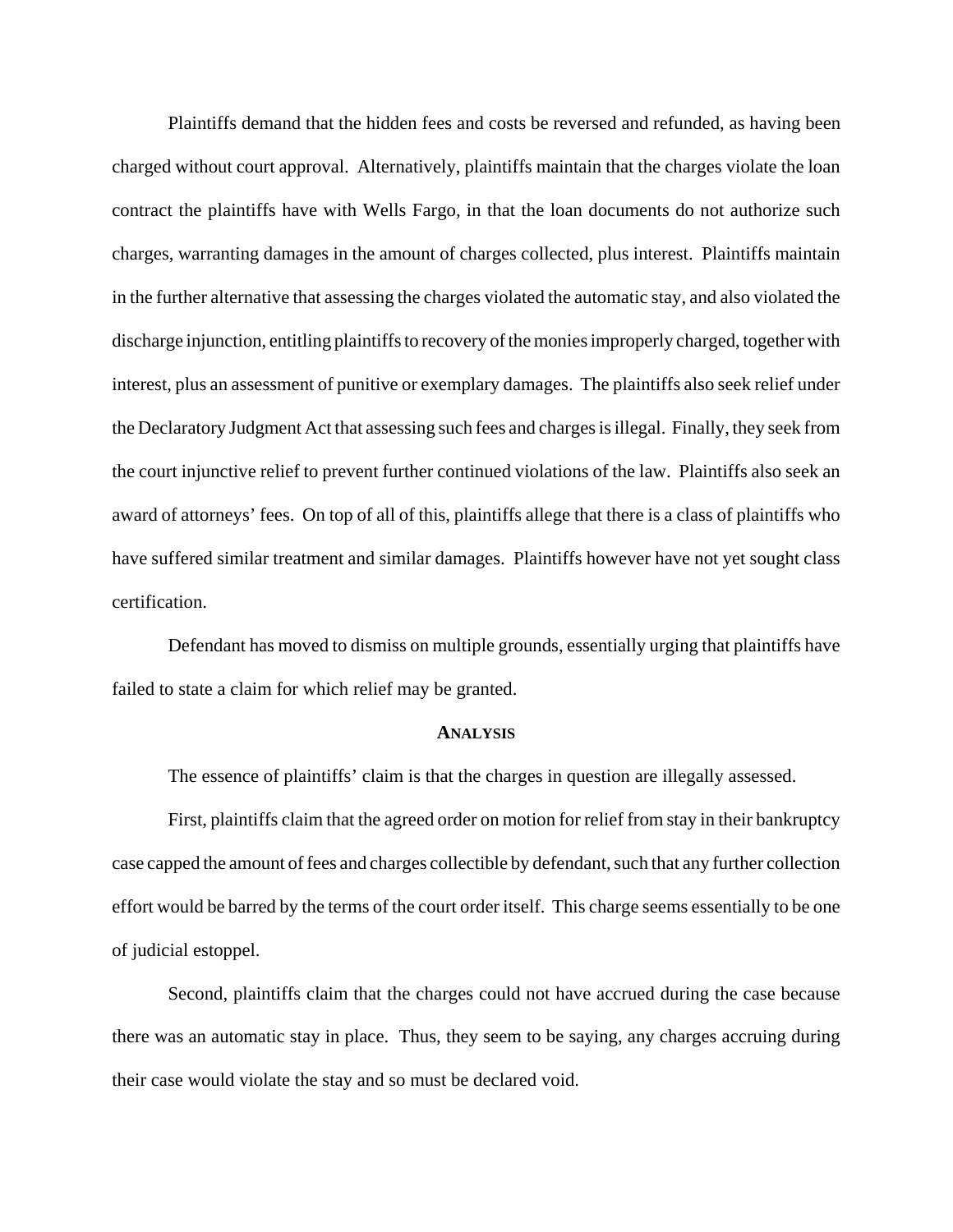Third, plaintiffs claim that the charges could not be recovered unless they were allowed by the court pursuant to section 506(b) of the Bankruptcy Code. Absent such allowance, the charges cannot be assessed or collected (and there was undeniably no such allowance in this case).

Fourth, plaintiffs claim that the charges cannot be assessed under the terms of their loan documents. Charging and collecting thus constitutes breach of contract.

## **Violation of the discharge injunction**

Of all the counts asserted by the plaintiffs, the one *most* likely to withstand dismissal on Rule 12(b)(6) grounds is the complaint seeking redress for violation of the discharge injunction. If the defendant's actions constitute an effort to commence or continue any act to collect, recover, or offset an otherwise dischargeable debt as a personal liability of the debtor, then the discharge injunction has been violated. *See* 11 U.S.C. § 524(a)(2). The key phrases here are "dischargeable debt" (in the words of the statute, "any debt discharged under section 727") and "as a personal liability." Both conditions must be met for there to be a violation of the discharge injunction. Without a violation, a cause of action cannot stand.

A dischargeable debt is defined in section 727(b). That section states that –

... a discharge under subsection (a) of [section 727] discharges the debtor from all debts that arose before the date of the order for relief under this chapter ... whether or not a proof of claim based on any such debt ... is filed under section 501 of this title, and whether or not a claim based on any such debt ... is allowed under section 502 of this title.

11 U.S.C. § 727(b). "Debt" is a defined term under the Code, meaning "liability on a claim." *See*

11 U.S.C. § 101(12). "Claim" is also defined in the Code to mean –

right to payment, whether or not such right is reduced to judgment, liquidated, unliquidated, fixed, contingent, matured, unmatured, disputed, undisputed, legal, equitable, secured, or unsecured;

11 U.S.C. § 101(5)(A). The charges alleged to have been the subject of collection in this case are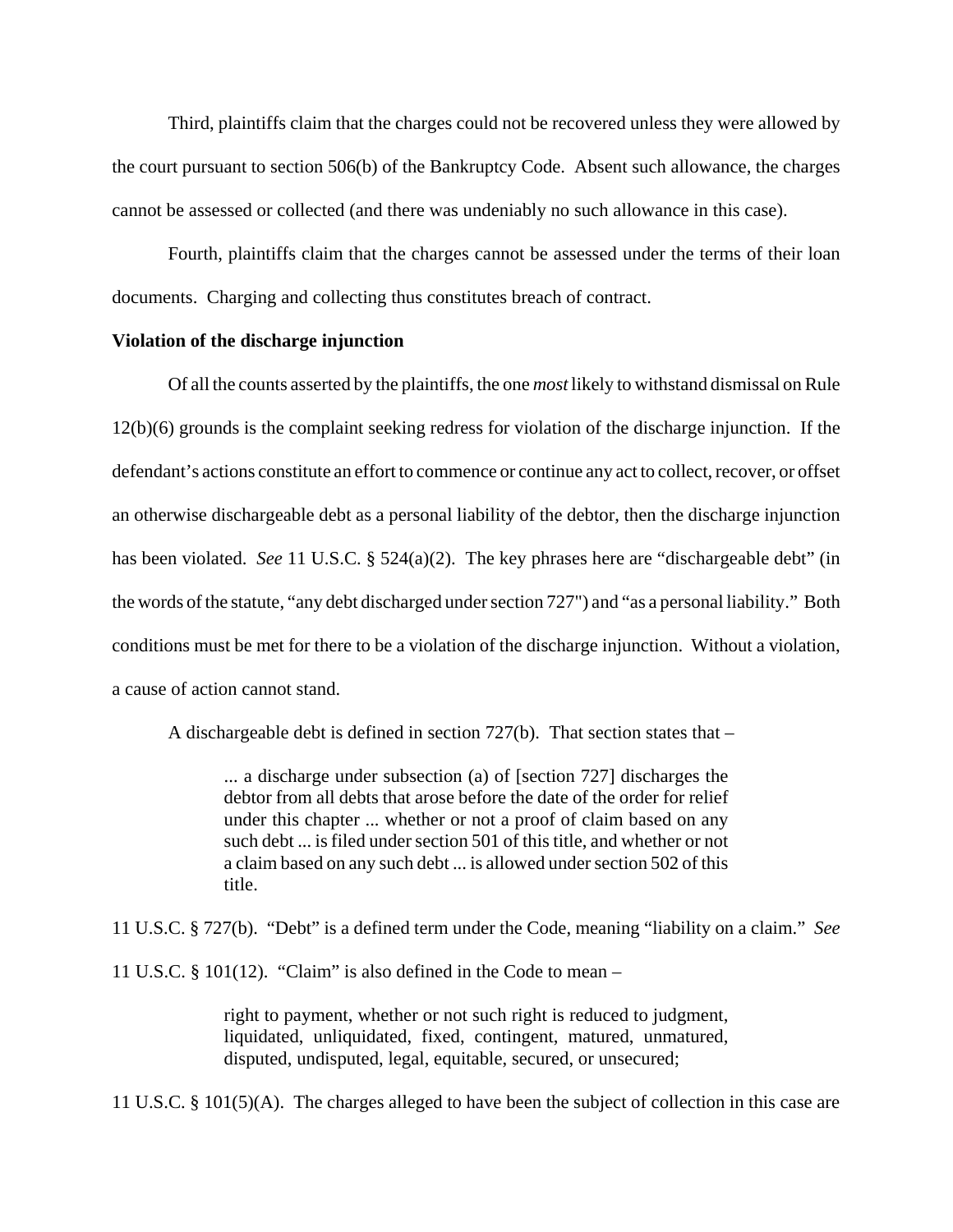alleged to have arisen by virtue of the loan relationship between the plaintiffs and the defendant, a relationship defined by loan documents that were executed prior to the filing of the bankruptcy case. They are, therefore, a claim to a right to payment, albeit one which was contingent or unmatured as of the date of the filing of the petition. The debtors' liability on such a claim constitutes a debt, as defined by the Code, which would be the subject of discharge under section 727(b). Thus, one of the essential elements for bringing an action for violation of the discharge injunction – namely, the presence of a "dischargeable debt" – is met.

The plaintiffs contend in their complaint that the defendant sought to collect this debt from them post-discharge, by sending them a letter detailing the charges and claiming that the charges had to be paid to avoid default. The defendant might have sought recovery of these charges only as an *in rem* claim against the debtors' property, and not as a personal liability against the debtors themselves, but that is a defensive issue yet to be established by the evidence at this stage of the case. *See Matter of Educators Group Health Trust*, 25 F.3d 1281, 1286 (5<sup>th</sup> Cir. 1994). The complaint adequately claims the defendant tried to collect from the plaintiffs. That is enough to establish this essential element for purposes of Rule 12(b)(6), under which we must indulge every presumption in favor of the plaintiff.

It is not correct to state that a party has no legal remedy for a violation of the discharge injunction, as the defendant suggests. A party has a right of redress from the court to assure that the injunction is enforced and to remedy damage caused by violations of the statutory injunction. The complaint seeks injunctive relief, and also seeks damages alleged to have been caused by the defendant's failing to abide by the statutory injunction. These are remedies well within the confines of the court's powers of contempt. *In re Gervin*, 337 B.R. 854, 858 (Bankr. W.D.Tex. 2005).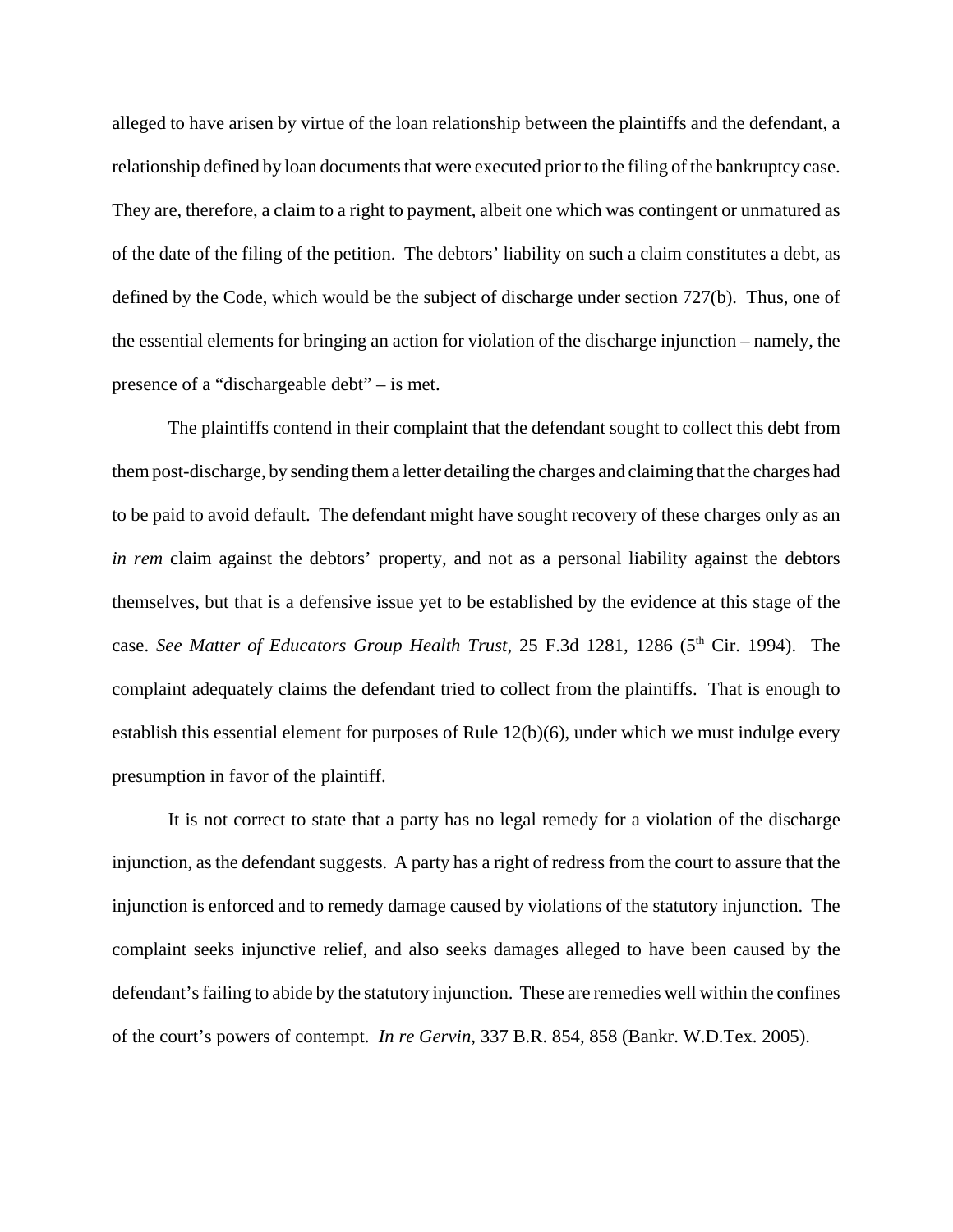## **Violation of the automatic stay**

The idea that there could be damages recoverable at this late stage for violations of the stay during the plaintiffs' bankruptcy case seems counterintuitive at first. Yet it is certainly possible that an entity might have taken some step during the course of the bankruptcy case that would otherwise have been barred by the automatic stay, the consequences of which are, even now, deleterious to the plaintiffs. Imagine, for example, that a creditor had abstracted a judgment in another state during the case, and only recently domesticated the judgment in the state where the plaintiffs now reside. The cause of considerable anguish (and attorneys' fees as well, no doubt) would be the judgment itself, abstracted in violation of the automatic stay. *See* 11 U.S.C. § 362(a)(2), (3), (4). Many courts hold such actions to be void *ab initio*, while many others (including the Fifth Circuit) say that they are at least voidable. *In re Chesnut*, 422 F.3d 298, 303 (5<sup>th</sup> Cir. 2005). In either event, the abstract could be undone, and debtor would be entitled to be compensated for the damages that may have been caused. See 11 U.S.C. § 362(h).<sup>1</sup> Nothing in section 362(h) limits the reach of recovery promised there to debtors who bring their action prior to the expiration of the stay (or the closing of the bankruptcy case, for that matter).

The defendant might offer a myriad of defenses, of course, running from denial that the acts took place within the period between filing and discharge, through laches, and beyond. These are all defensive theories and do not form a basis for dismissing an action for failure to state a claim. *See Matter of Educators Group Health Trust*, 25 F.3d 1281, 1286 (5<sup>th</sup> Cir. 1994).

The complaint suffers one deficiency, however. It alleges that the charges *accrued* during the period covered by the automatic stay. The mere *accrual* of charges does not violate any part of section 362(a). But interest accrues on nondischargeable debts without violating the automatic stay,

<sup>&</sup>lt;sup>1</sup> "An individual injured by any wilful violation of a stay provided by this section shall recover actual damages, including costs and attorneys' fees, and, in appropriate circumstances, may recover punitive damages." *Id.*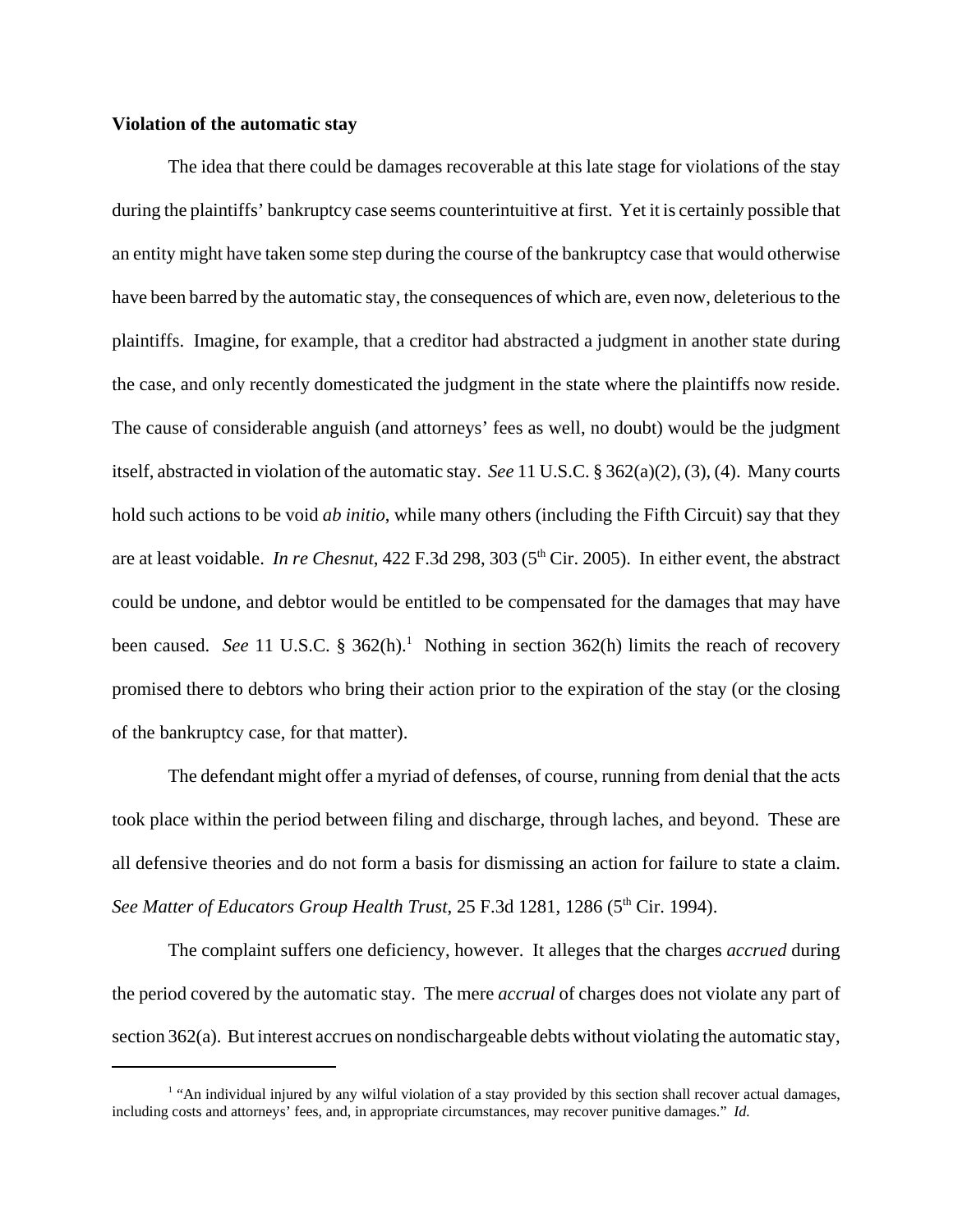demonstrating that mere accrual, *vel non*, is not a stay violation. *See In re Sims,* 278 B.R. 457, 470- 72 (Bankr. E.D. Tenn. 2002) (concluding that Capitol One did not violate the automatic stay when Capitol One allowed fees and interest to accrue on credit card debt post-petition). This appears to be the only factual allegation offered to support a complaint for violation of the automatic stay. The court has not been able to locate any other factual allegation that could conceivably constitute a violation of the stay. This count is therefore dismissed.

# **Violation of section 506(b)**

To the extent that the complaint seeks recovery for charges imposed that were not approved by the bankruptcy court, the complaint does not state a cognizable cause of action. Section 506(b) has no application on these facts because that section is tied to the claims allowance process. The fact that the subject matter of this complaint is the debtors' house confirms that the house was not an asset administered by the trustee in the plaintiffs' bankruptcy case. It is possible that the trustee could have entertained a proof of claim from the secured creditor in this case, but a brief review of the docket from the underlying case confirms that it was a no asset case, that no proof of claim deadline was ever issued as a result, and that no proof of claim was filed by the defendant.<sup>2</sup> The trustee thus had no occasion to employ section 506(b). The debtor does not enjoy an independent private right of action under section 506(b). *See Joubert v. ABN AMRO Mortgage Group, Inc.*, 411 F.3d 452, 455 (3rd Cir. 2005).

<sup>2</sup> A court may always take judicial notice of its own files at any time in a case, even after the close of evidence. *See In re American Solar King, Corp.,* 90 B.R. 808, 829 n. 41 (Bankr. W.D. Tex. 1988).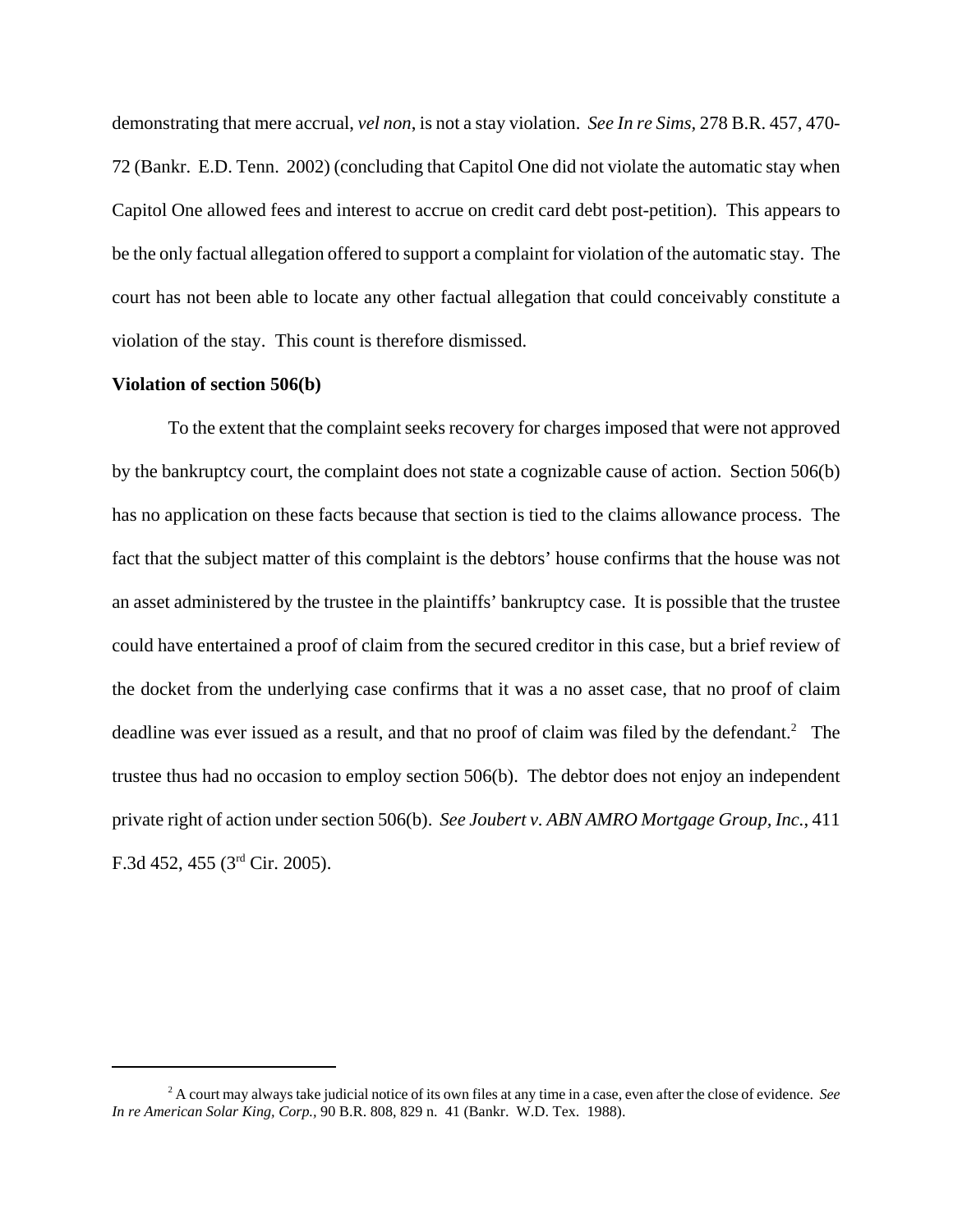#### **Violation of the "Consent Order."**

Plaintiffs claim that the agreed order on motion for relief from stay "set" the amount of fees and charges that could have been recoverable by the lender for the period between filing and discharge. A review of the order itself, as well as the docket, belies that contention. First of all, the order did not resolve a dispute involving charges asserted by the lender. It resolved an effort by the lender to obtain relief from the automatic stay, based upon mortgage payment defaults. It is true that the motion sought late fees, and also sought attorneys' fees in an amount typically assessed for the filing of such motions. It is not true that either the motion or the subsequent agreed order purported to address *all* the charges that might have accrued under the loan documents.

The "consent order" provided that, if the debtor complied with its terms, the automatic stay would remain in place. The debtor in fact *did* comply with its terms, according to the complaint, and the automatic stay *did* remain in place – for so long as the statute allowed. As it turns out, however, that was not for very long. The hearing on the motion was in early December, 2003. The agreed order was announced at that hearing. The debtors performed. Less than ten days later, however, the automatic stay *expired* as a matter of law when the debtors received their discharge. *See* 11 U.S.C. § 362(c)(2)(C). Indeed, the agreed order was not actually signed and entered onto the docket until *after* the automatic stay had already expired. Both parties complied with all the terms of the agreed order. It imposed no further obligations on either party post-discharge (and post-automatic stay). Plaintiffs seem to offer what amounts to a species of judicial estoppel as grounds for their recovery. Judicial estoppel may well operate as a *defense* against any court-assisted recovery that the defendant might instigate. It might also form a basis for injunctive relief against foreclosure by the defendant. Neither furnishes a basis for entertaining relief in a federal court (absent the court's exercise of supplemental jurisdiction under section 1367 of title 28).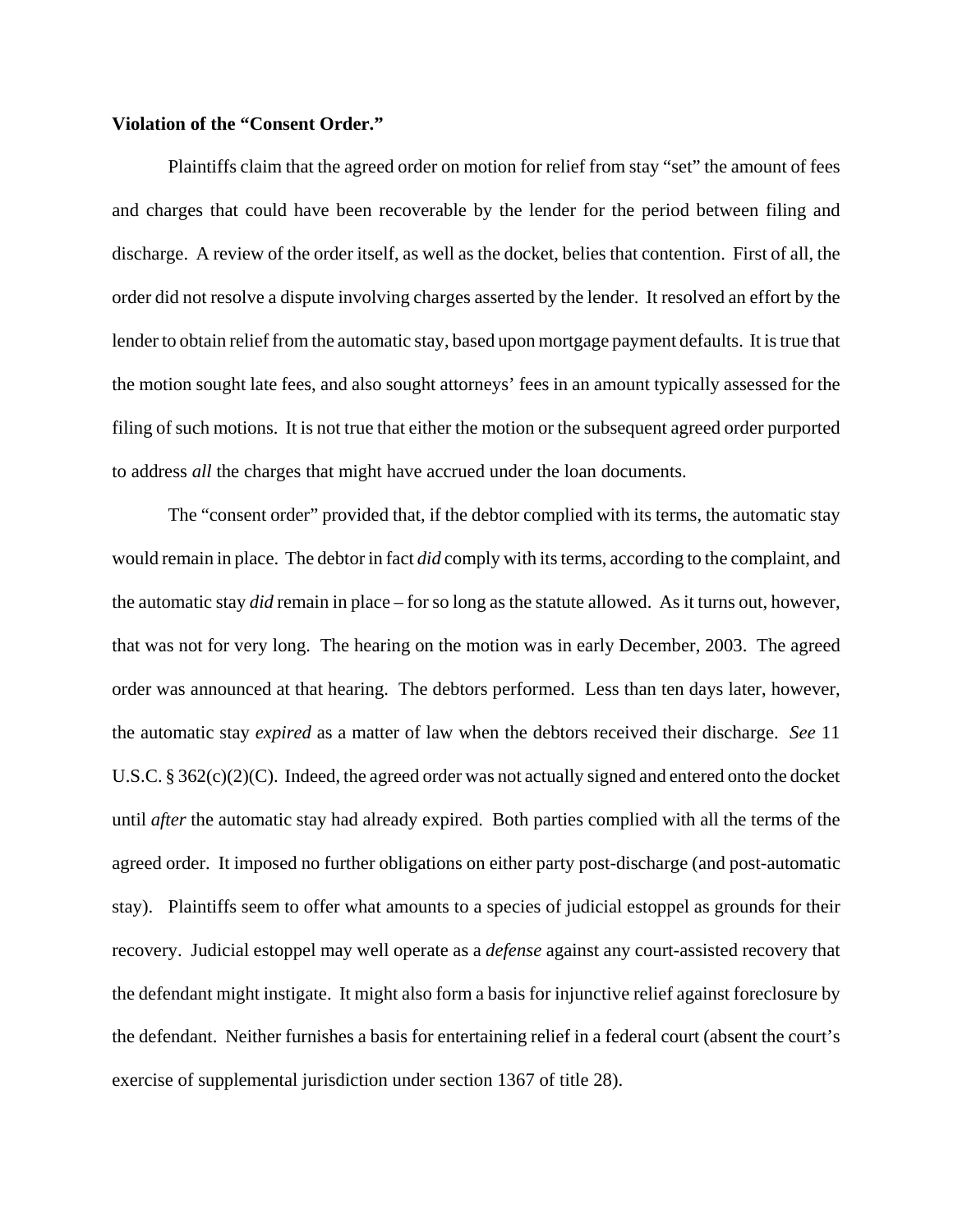## **Violations of the loan documents**

The complaint seeks damages for breach of contract as a result of the defendant's effort to collect charges not otherwise recoverable under the loan documents. This is a quintessentially state law cause of action, and this court, as a federal court, lacks subject matter jurisdiction over it. The court could exercise supplemental jurisdiction over the claim, but only where the action involves essentially the same set of facts as does the action over which the court *does* have jurisdiction. *See* 28 U.S.C. § 1367. Here, the only claim that survives dismissal is the plaintiffs' action to enforce the discharge injunction – an action which exists *only* if the charges are otherwise recoverable under the loan documents. Of course, if the defendant is trying to collect from the plaintiffs on a claim which *defendant* maintains he has a right to collect, then the discharge injunction is implicated. In that event, the defendant will most assuredly be violating the discharge injunction, whether the charges turn out to be legitimate or not. It seems that judicial economy is best served by exercising supplemental jurisdiction over this aspect of the complaint, which in all other respects rather obviously states a claim that survives Rule 12(b)(6).

#### **Conclusion**

The motion to dismiss plaintiff's cause of action for violation of the discharge injunction is denied. That count remains in the plaintiffs' complaint.

The motion to dismiss plaintiff's cause of action for violation of the automatic stay is granted and that count of the plaintiffs' complaint is dismissed.

The motion to dismiss plaintiffs' cause of action for violation of section 506(b) is granted, and that count of the plaintiffs' complaint is dismissed.

The motion to dismiss plaintiffs' cause of action for violation of the "consent order" is granted, and that count of the plaintiffs' complaint is dismissed.